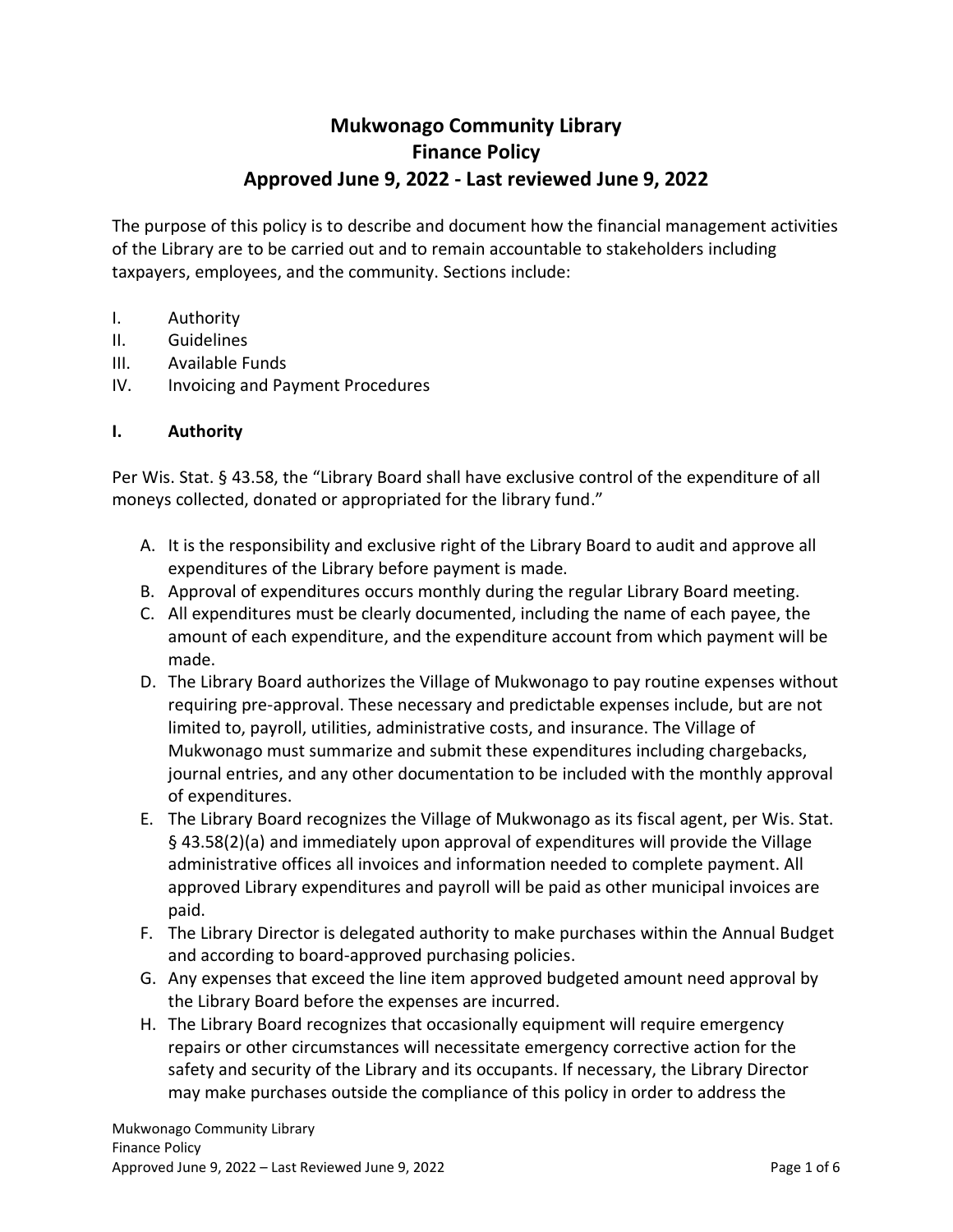situation in a timely manner. The Library Board must be notified of these actions and all documentation must be included in the monthly approval of expenditures.

### **II. Guidelines**

The Library Board has established guidelines to ensure the expenditure of public funds is consistent and transparent.

- A. The overall plan for purchasing begins with the Annual Budget.
- B. Proper planning minimizes the amount of clerical and supervisory time spent. All efforts should be made to purchase goods and services in quantities for the foreseeable future and to ensure the Library is paying a fair and reasonable price.
- C. Quality of goods and services are just as important as price. The Library staff will make all efforts to purchase items and services that meet, but do not exceed, the requirements for which they are intended.
- D. The Library is exempt from paying all local and state sales tax. All purchases and invoices must exclude sales tax before payment is made.
- E. The Library Board and all Library employees must comply with all federal, state, and village ethics laws regarding conflicts of interest as well as ethics regarding purchasing decisions.
- F. Petty cash may be used to avoid the time and expense of issuing payment authorization for items totaling less than \$50. Receipts are to be maintained by the person responsible for the petty cash fund and shall be summarized and included in the monthly approval of expenditures. The Library may not maintain more than \$200 of petty cash.
- G. Credit cards may be issued to Library staff to use when obtaining an invoice for a purchase is not feasible or impossible, such as some online purchases. The Library Director may authorize, deny, or revoke Village-issued credit cards for Library staff. Credit card limits cannot exceed \$5,000. Credit card holders are required to maintain all receipts and submit them to be included in the monthly approval of expenditures.

#### **III. Available Funds**

The Library Board maintains several funds in order to ensure the stability of and security for the future of the Library.

A. General Fund Balance and Designated Fund Balance

The General Fund Balance is the accumulation of operational revenues minus operational expenditures as calculated at the end of each fiscal year. The Designated Fund Balance is a separate account specifying these post-operational funds for special purposes. The Village of Mukwonago's annual audit will provide verified expenditure and revenue information for the closeout of the previous year.

i. The "General Fund Balance" fund is held by the Village of Mukwonago and is referred to as "440-0000-343441: Fund Balance." These funds are not specifically designated and are maintained to provide a "safety net" to allow the Library to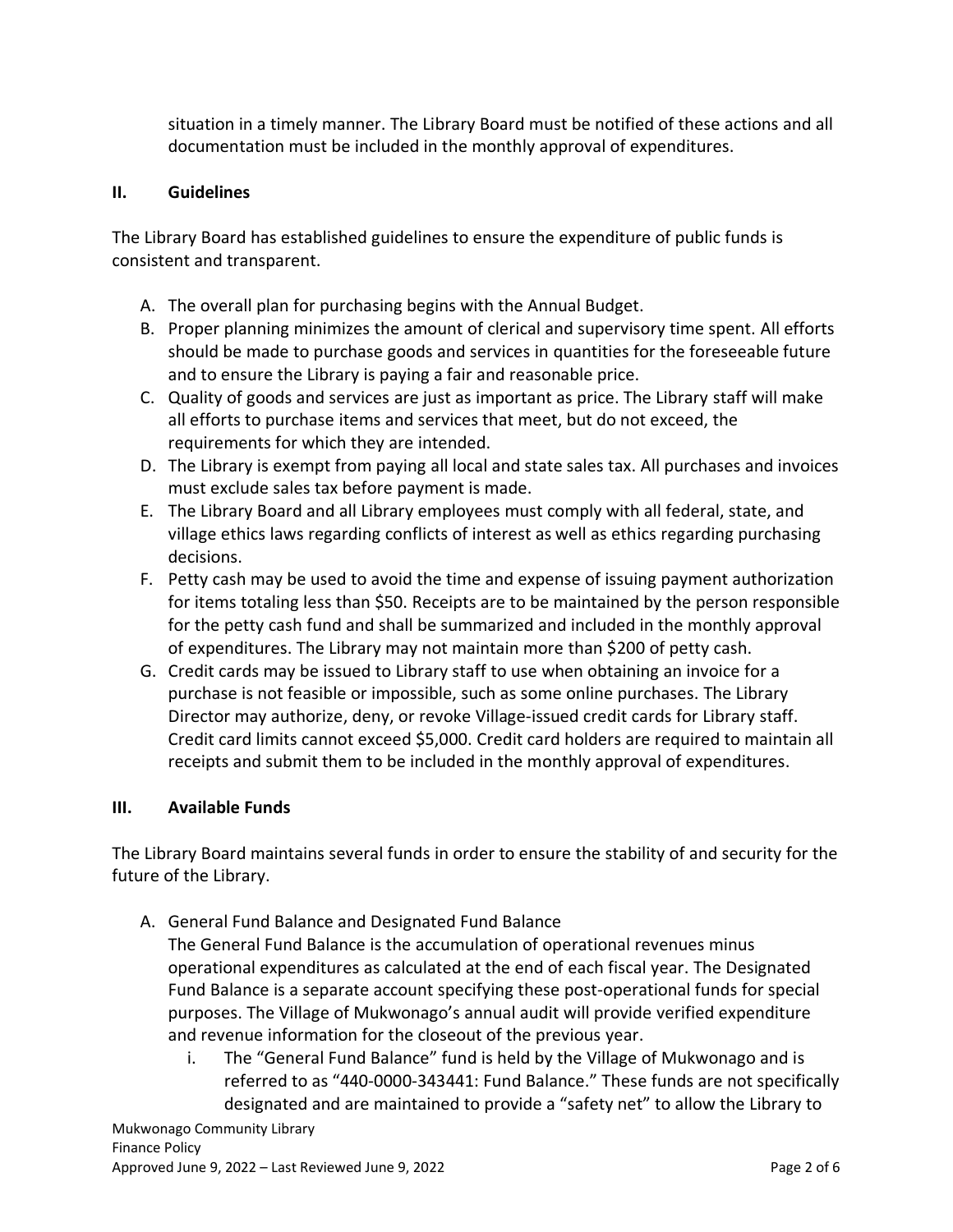handle emergency situations. The recommended amount to keep in this account is two (2) months of operating expenses.

- ii. The "Designated Fund Balance" fund is held by the Village of Mukwonago and is referred to as "440-0000-343442: Fund Balance Designated." These are funds that are designated for a specific purpose such as, but not limited to, building projects, End of Life (EOL) equipment replacement cycles, strategic planning initiatives, and building maintenance.
- iii. The principal and interest earned from these funds may be used for any expenses, including operational expenses. A majority vote of the full membership of the Library Board is required for a resolution authorizing expenditures from these funds.
- iv. If the Library has a surplus of revenue, the Library Board will determine whether to assign it to the "Designated Fund Balance," "General Fund Balance," or the "Other Post-Employment Benefits (OPEB)" account. A majority vote of the full membership of the Library Board is required for a resolution authorizing the allocation of these funds with actual disbursements made by the Village of Mukwonago administrative offices.
- v. If the Library has a revenue shortfall, the Library Board can decide to use funds from the "Designated Fund Balance," the "General Fund Balance," or a combination of the two funds to pay for expenditures. A majority vote of the full membership of the Library Board is required for a resolution authorizing the expenditure of these funds with actual disbursements made by the Village of Mukwonago administrative offices.
- B. Other Post-Employment Benefits (OPEB)

The OPEB account contains funds designated to pay the benefits, other than pension distributions, that employees may begin to receive once they retire. See the "Personnel Policy" for more information on retirement benefits.

- i. This fund is held by the Village of Mukwonago and is referred to as "440-0000- 343443: Sick Leave Payout Reserve."
- ii. Funds must be available for the sum total of an employee's post-employment expenses before that employee retires.
- iii. The Library Board may choose to add to this fund at any time by using operating revenue, assigning a line item in the Annual Budget, reallocating monies from the "Designated Fund Balance," or reallocating monies from the "General Fund Balance."
- iv. When not a line item in the Annual Budget, a majority vote of the full membership of the Library Board is required for a resolution authorizing the allocation of monies to this fund with actual disbursements made by the Village of Mukwonago administrative offices.
- v. The Village of Mukwonago is authorized to draw from this fund to pay for postemployment expenses for Library employees.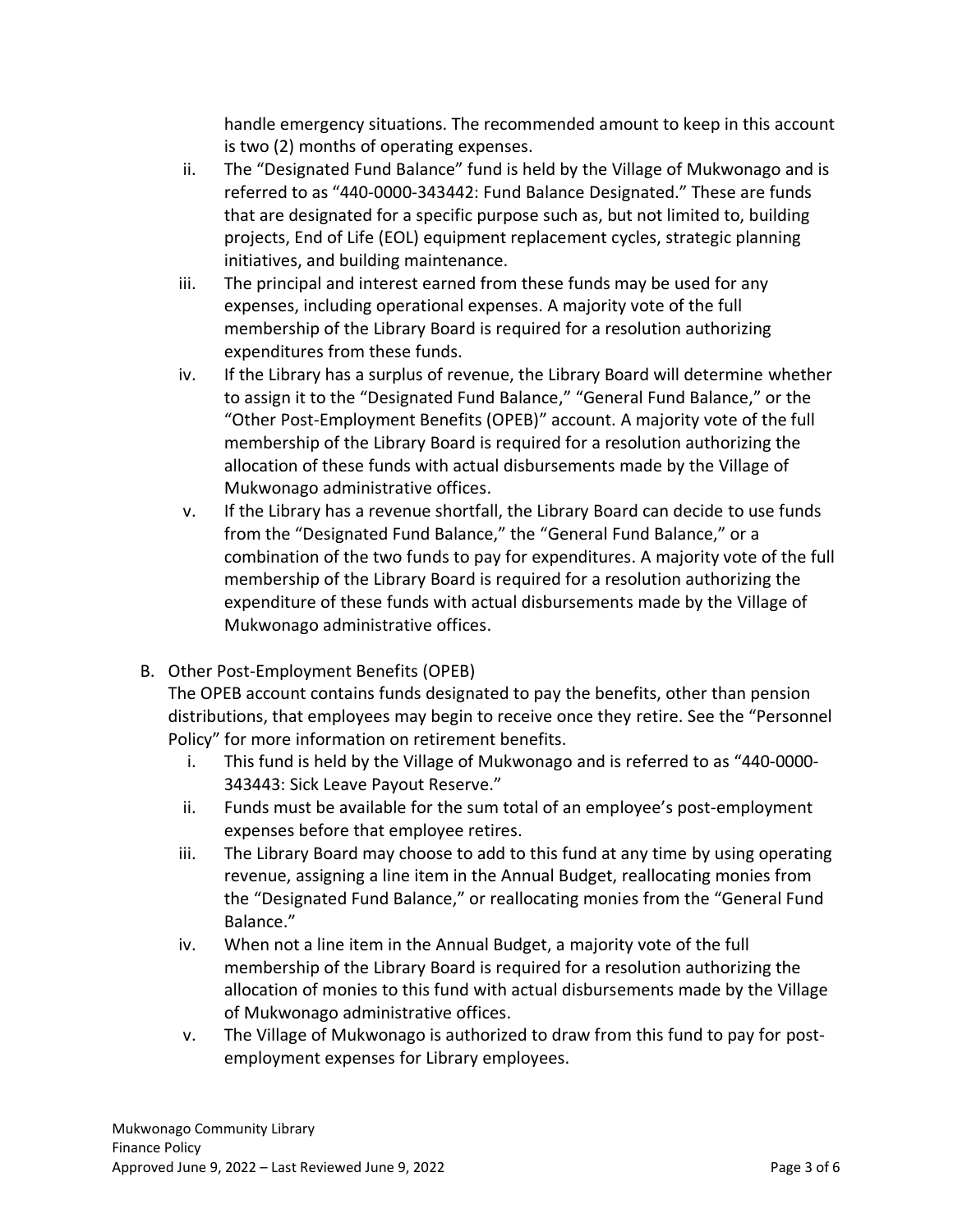- vi. An annual report must be provided by the Village of Mukwonago to the Library Board prior to the Annual Budget planning detailing the balance of the fund, expected changes to post-employment costs, and suggested adjustments.
- C. Operational Donation Account

The Operational Donation Account contains all funds donated directly to the Library during the current fiscal year. Under Wis. Stat. § 43.58(7), the Library Board has the authority to receive, manage, and dispose of gifts and donations as it sees fit. However, the Library Board will make every effort to honor any special requests or designations that accompany the donation. See the "Donation of Materials Policy" for more information.

- i. This fund is held by the Village of Mukwonago and is referred to as "440-4800- 489000: Donations Received"
- ii. The Library maintains internal subaccounts of this fund:
	- i. Designated Donations These are donations that are designated for a specific purpose such as, but not limited to, grant monies, building projects, the Summer Library Program, and special collections.
	- ii. Undesignated Donations These donations are not specifically designated and may be used at the Library Director's discretion for unique nonbudgeted costs which would enhance and improve the Library and its position in the community.
- iii. This fund is offset by an expenditure account referred to as ""440-5890-580600: Donated Fund Expenditures." The expenditure account has the same internally maintained subaccounts to offset the forementioned revenue subaccounts.
- iv. Receipts for expenditures must be summarized and included in the monthly approval of expenditures.
- v. At the end of the fiscal year, all remaining funds are automatically transferred to the "General Donated Funds Balance."
- D. General Donated Funds Balance

The General Donated Funds Balance contains the accumulation of donated revenues minus expenditures of donated funds as calculated at the end of each fiscal year.

- i. This fund is held by the Village of Mukwonago and is referred to as "440-0000- 344418: General Donated Funds FB"
- ii. The principal and interest earned from the Donation Fund may be used for any expenses, including operational expenses.
- iii. Receipts for expenditures must be summarized and included in the monthly approval of expenditures.
- E. Mukwonago Community Library Capital Endowment Fund (MCLCEF) Formerly referred to as the "Dorothy Gollmar Fund," the MCLCEF was originally established by the Library Board with money donated to the Library by the Gollmar family for the improvement and enhancement of the Mukwonago Community Library.
	- i. This fund is held by the Waukesha County Community Foundation.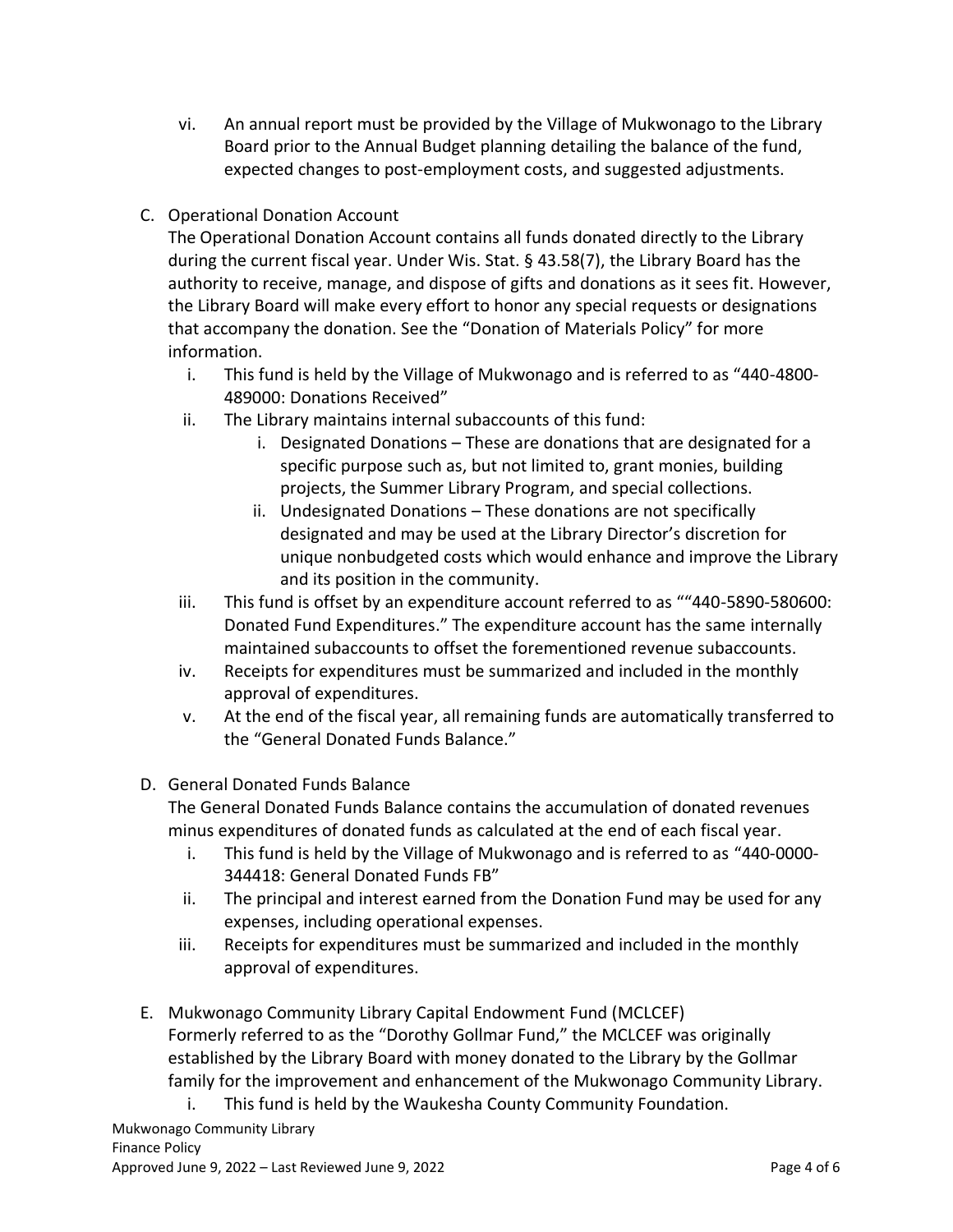- ii. The principal and interest earned from the MCLCEF must be used on capital improvements (as defined by the Wisconsin Accounting Manual Section 06-04) which would enhance and improve the Library and its position in the community.
- iii. A majority vote of the full membership of the Library Board is required for a resolution authorizing expenditures from this fund.
- iv. Donations earmarked for a particular project will be used for that purpose pending the Library Board's approval. Earmarked funds that exceed the cost of a particular project will be returned to the MCLCEF.

# F. Mukwonago Community Library Endowment Fund (MCLEF)

The MCLEF was originally established by the Library Board from money remaining from donations given for the building expansion project completed in 2011. The fund balance is to be used to help the Mukwonago Community Library go beyond day-to-day operations and provide excellence in library service.

- i. This fund is held by the Waukesha County Community Foundation.
- ii. The principal and interest earned from the MCLEF will be used for unique nonbudgeted costs which would enhance and improve the Library and its position in the community.
- iii. A majority vote of the full membership of the Library Board is required for a resolution authorizing expenditures from this fund.
- iv. Donations earmarked for a particular project will be used for that purpose pending the Library Board's approval. Earmarked funds that exceed the cost of particular project will be returned to the MCLEF.

## **IV. Invoicing and Payment Procedures**

In order to maintain consistency and ensure transparency to stakeholders, this section outlines the procedure on how to authorize payment for expenditures.

- A. Order of Operations for Payment of Invoices
	- i. Invoices submitted for payment by the Library, including allocated expenses posted by the Village of Mukwonago, credit card receipts, and petty cash receipts, must be examined by the Library Director who shall indicate which account the invoice is to be paid from.
	- ii. All submitted invoices, allocated expenses posted by the Village of Mukwonago, credit card receipts, and petty cash receipts shall be then be examined and initialed by the Library Director and Library Board Treasurer.
	- iii. A list of active invoices listing those invoices to be paid and which have been initialed/validated as per the preceding step must be included with the monthly Library Board packet as an agenda item for approval of expenditures.
	- iv. Any invoices without an approval initial from the Library Director and Library Board Treasurer will not be paid and will be submitted at a later Library Board meeting after going through the above validation procedure.
	- v. Any invoices received after the Library Board packet has been published will be included in the next month's approval of expenditures. If an invoice is a special